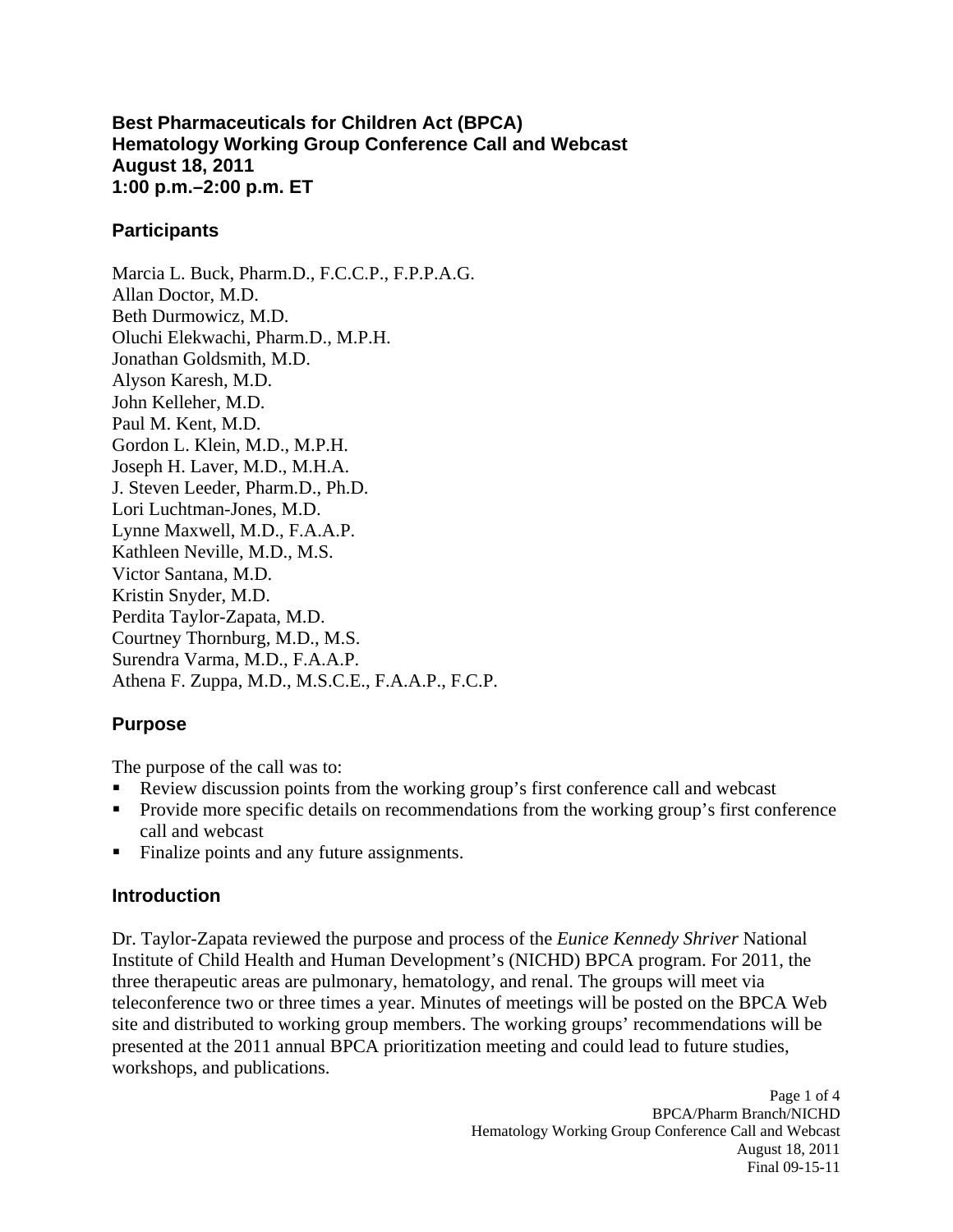# **Discussion**

A table of discussion points was distributed before the call. Dr. Thornburg led the group's discussion of these points, noting that they focus primarily on anticoagulation therapeutics. Dr. Thornburg proposed that the group start with drug-dosing studies since one of the goals is to identify new pediatric-specific indications for the drugs. Treatment alternatives and novel agents would be included in the drug-dosing studies. Incorporated within the study designs, the group could recommend ancillary studies on things such as biomarkers, safety, formulations, and drug delivery.

Discussion topics were as follows:

- ٠ Diseases and conditions of interest are thrombosis and stroke.
- **•** Drugs of interest are heparin and warfarin as standard anticoagulants, with dosing adapted from adults.
- ٠ Dr. Buck noted two unique populations for study: infants and obese pediatric patients. Issues for obese pediatric patients involve dosage based on actual, ideal, or adjusted weight. These issues apply to any of the anticoagulant drugs.
- Another population to consider is infants in cardiac intensive care units (ICUs).
- Anticoagulation studies of oncology patients have mostly focused on devices such as central venous catheters and associated coagulation problems. Most of the data are from Canadian studies. Some patients with paraneoplastic syndrome develop thrombosis, but it is very rare.
- **Thrombosis has been associated with asparaginase chemotherapy, but it is different than** catheter-induced coagulation problems.
- Dr. Doctor said the incidence of functionally significant thrombosis is higher in cardiac pediatric critical care patients, many of whom are infants. Extracorporeal device support is another problem, with dialysis and extracorporeal membrane oxygenation the two principal areas. Thrombosis also occurs with external ventricular assist devices. Anticoagulation plans are currently not based on scientific evidence. Another area lacking evidence is monitoring anticoagulation therapy.
- $\blacksquare$ Heparin and citrate protocols in ICUs are possible areas to be studied.
- ٠ A potential study population is patients receiving long-term parenteral nutrition in order to determine approaches to minimize catheter clotting. Tissue plasminogen activator (tPA) sometimes minimizes clotting but not always.
- $\blacksquare$ The working group's primary focus could be treatment strategies, with a secondary focus on prevention strategies (e.g., for long-term catheters and total parenteral nutrition).
- ٠ An issue for dosing and efficacy studies is how outcomes will be monitored and what assessment tools will be used.
- In adult safety studies, bleeding is the primary outcome. Longer term outcomes are the prevention of clots and recurrence of clots, for example, in post-thrombotic syndrome.
- ٠ Aluminum loading associated with long-term heparin therapy is another possible outcome of interest because of risks of bone and liver complications.
- Networks that could conduct the hematology studies include the Pediatric Heart Network, the NICHD Neonatal Research Network, the NICHD Collaborative Pediatric Critical Care Research Network (CPCCRN), and the PALISI (Pediatric Acute Lung Injury and Sepsis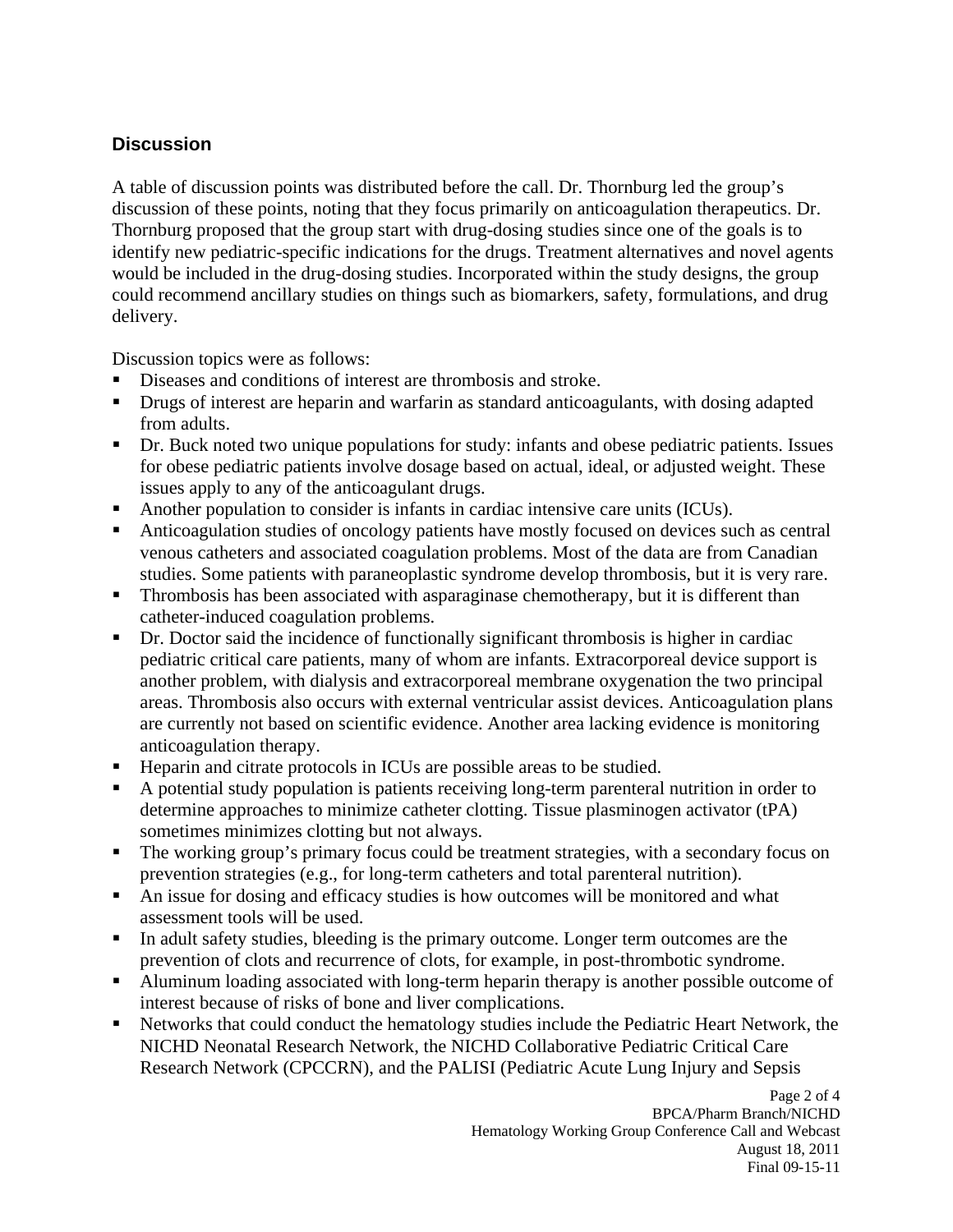Investigators) Network. The Pediatric Heart Network has about 10 sites, the CPCCRN has 8 sites, and the PALISI Network has about 30 sites. The PALISI Network has a subgroup devoted to transfusion studies.

- Studies of newer anticoagulant agents could be sponsored by industry. However, the focus of BPCA-sponsored studies is off-patent drugs that are not required to be studied by industry.
- ٠ The BPCA program has not collaborated with the U.S. Food and Drug Administration (FDA) orphan drug program. The two programs could collaborate if a need is identified.
- ٠ Another area of possible dosing studies involves reversal agents such as tranexamic acid, protamine, and vitamin K. These studies could be incorporated into the anticoagulant studies. A call participant noted that the patient population for reversal agents is smaller than the anticoagulant population and the use of reversal agents is not common. Because of this, studies of the anticoagulant population should be a higher priority.
- $\blacksquare$ Many of the adult drugs that are used for heparin**-**induced thrombocytopenia **(**HIT**)** are offpatent and are good candidates for pediatric studies.
- Although aspirin is used to prevent clotting in nonbiological shunts in children with complex congenital heart disease, there are no assays of efficacy. Possible aspirin studies would be monitoring dose effect and determining biomarkers of response.
- $\blacksquare$ Dr. Klein proposed that the working group consider a broad epidemiologic study of the incidence of clotting under a variety of circumstances, which could be used to structure a dose-response study. An epidemiologic study could, for example, provide information on the incidence of catheter-related thrombosis in ICU populations.
- ٠ The working group will consider registries, prospective studies, and dosing studies.
- **•** Dr. Neville reported that the FDA is sponsoring a pharmacogenetics study of warfarin to compare effects in children versus adults.
- $\blacksquare$ Pharmacokinetic (PK) studies are relatively straightforward to design. For clinical outcomes, relevant pharmacodynamic (PD) endpoints will need to be determined for lab assays and will be important for study design.
- $\blacksquare$ Drug-dosing study designs will need to be responsive to the FDA on the value of pharmacogenetic markers.
- **PK/PD** studies will need to incorporate genetics or include up-front genetic screening.
- Currently, there are no robust functional clotting assays, and there have been no head-to-head comparisons of the utility of existing assays.
- Dr. Maxwell explained that the steps for relabeling are to identify candidate drugs and prioritize them and then have the FDA issue Written Requests (WRs). At this time, the Hematology Working Group should identify drugs that need to be studied in children and the ways to study them (e.g., PK/PD studies and biomarkers).
- ٠ Dr. Luchtman-Jones noted that there is a need for an alternative monitoring option (e.g., a finger or toe stick) for unfractionated heparin or partial thromboplastin time or ideally both. A commercial instrument is available, but it has not been widely accepted or validated. Heparin monitoring studies generally draw from heparinized lines.
- ٠ Monitoring aspirin therapeutics is an issue. An initial study could look at functional assays to identify endpoints for clinical studies.
- Several adult studies using platelet function to determine dose-response are underway.
- The working group could target specific types of clots and include PK studies and monitoring as part of dose-response comparisons.